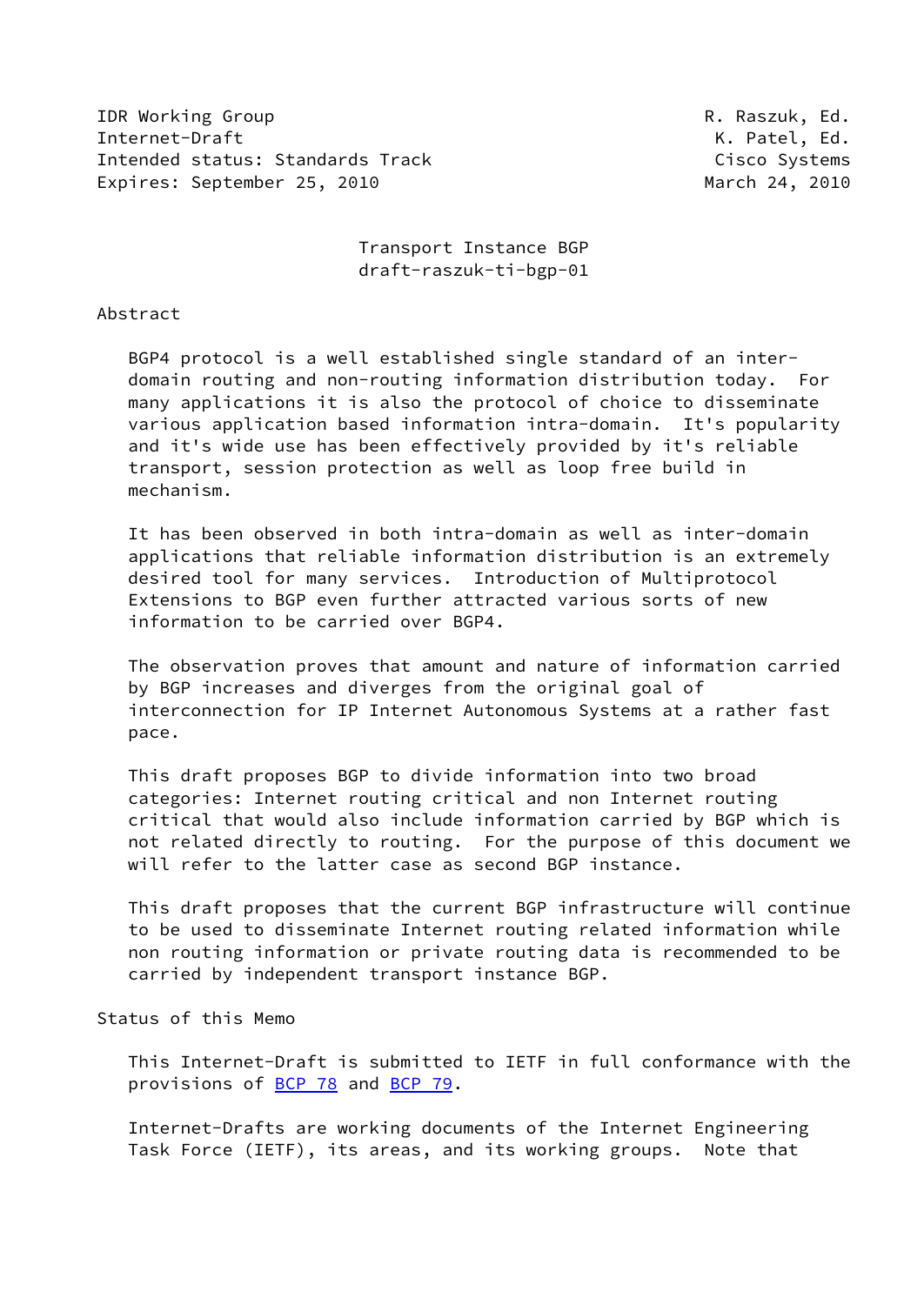Internet-Draft **ti-bgp** ti-bgp March 2010

 other groups may also distribute working documents as Internet- Drafts.

 Internet-Drafts are draft documents valid for a maximum of six months and may be updated, replaced, or obsoleted by other documents at any time. It is inappropriate to use Internet-Drafts as reference material or to cite them other than as "work in progress."

 The list of current Internet-Drafts can be accessed at <http://www.ietf.org/ietf/1id-abstracts.txt>.

 The list of Internet-Draft Shadow Directories can be accessed at <http://www.ietf.org/shadow.html>.

This Internet-Draft will expire on September 25, 2010.

Copyright Notice

 Copyright (c) 2010 IETF Trust and the persons identified as the document authors. All rights reserved.

This document is subject to **[BCP 78](https://datatracker.ietf.org/doc/pdf/bcp78)** and the IETF Trust's Legal Provisions Relating to IETF Documents [\(http://trustee.ietf.org/license-info](http://trustee.ietf.org/license-info)) in effect on the date of publication of this document. Please review these documents carefully, as they describe your rights and restrictions with respect to this document. Code Components extracted from this document must include Simplified BSD License text as described in Section 4.e of the Trust Legal Provisions and are provided without warranty as described in the BSD License.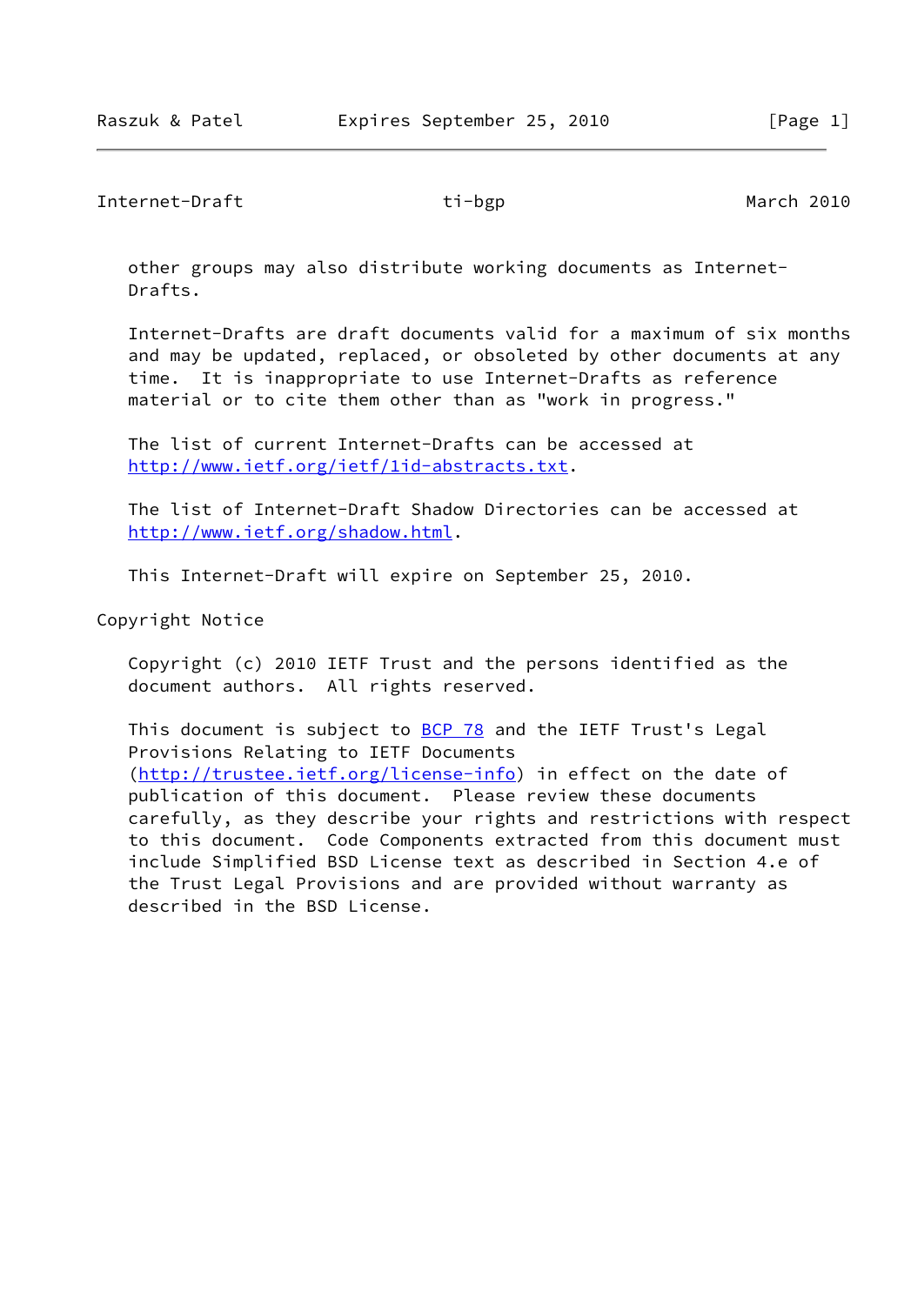the control of the control of the control of

Raszuk & Patel **Expires September 25, 2010** [Page 2]

Internet-Draft **ti-bgp** ti-bgp March 2010

# Table of Contents

| 2.                                                                                              | $\overline{4}$ |
|-------------------------------------------------------------------------------------------------|----------------|
| 3.<br>Today's operation $\dots\dots\dots\dots\dots\dots\dots\dots\frac{5}{2}$                   |                |
| 4.                                                                                              |                |
| $\underline{5}$ . Transport Instance Proposal 6                                                 |                |
| Router's resource separation $\frac{7}{2}$<br>5.1.                                              |                |
|                                                                                                 |                |
|                                                                                                 |                |
| BGP Identifier & BGP peering address $\cdots$ 8<br>5.4.                                         |                |
|                                                                                                 |                |
| Summary of benefits $\ldots \ldots \ldots \ldots \ldots \ldots \ldots \frac{9}{2}$<br>6.        |                |
| 7.                                                                                              |                |
| Security considerations $\ldots \ldots \ldots \ldots \ldots \ldots \ldots \underline{10}$<br>8. |                |
| 9.                                                                                              |                |
|                                                                                                 |                |
|                                                                                                 |                |
|                                                                                                 |                |
| 11.2. Informative References 11                                                                 |                |
|                                                                                                 |                |
|                                                                                                 |                |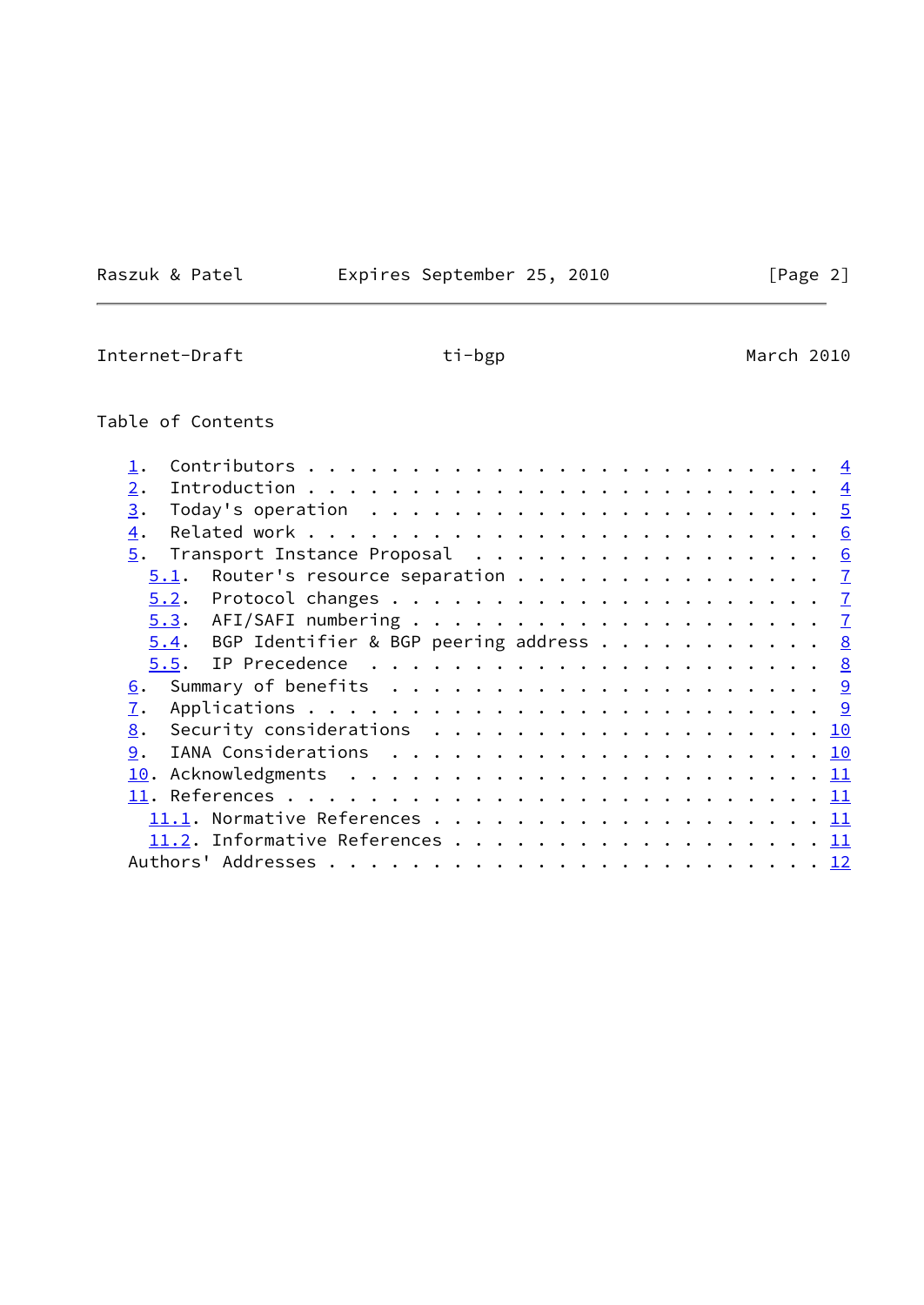#### Raszuk & Patel **Expires September 25, 2010** [Page 3]

<span id="page-3-1"></span>Internet-Draft **ti-bgp** ti-bgp March 2010

#### <span id="page-3-0"></span>[1](#page-3-0). Contributors

The below is the list of contributors to this document:

 Bruno Decraene, France Telecom, 38 rue du General Leclerc, Issy Moulineaux cedex 9, France, Email: bruno.decraene@orange-ftgroup.com

 Jakob Heitz, Ericsson, 100 Headquarters Dr., San Jose, CA 95134, US Email: jheitz@redback.com

 Thomas D. Nadeau, BT, 81 Newgate Street, London, EC1A 7AJ, United Kingdom, Email: tom.nadeau@bt.com

 Jie Dong, Huawei Technologies Co.,Ltd, KuiKe Building, No.9 Xinxi Rd., Beijing, Hai-Dian District, 100085, P.R. China, Email: dongjie\_dj@huawei.com

 Yoshinobu Matsuzaki, Internet Initiative Japan Inc., Jinbocho Mitsui Bldg., 1-105 Kanda Jinbo-cho, Tokyo, Chiyoda-ku, Japan, Email: maz@iij.ad.jp

# <span id="page-3-2"></span>[2](#page-3-2). Introduction

BGP4 [\[RFC4271](https://datatracker.ietf.org/doc/pdf/rfc4271)] protocol is practically a single standard today for the distribution of an inter-domain routing information. Under many applications it is also used as the protocol of choice when disseminating various application-based information intra-domain.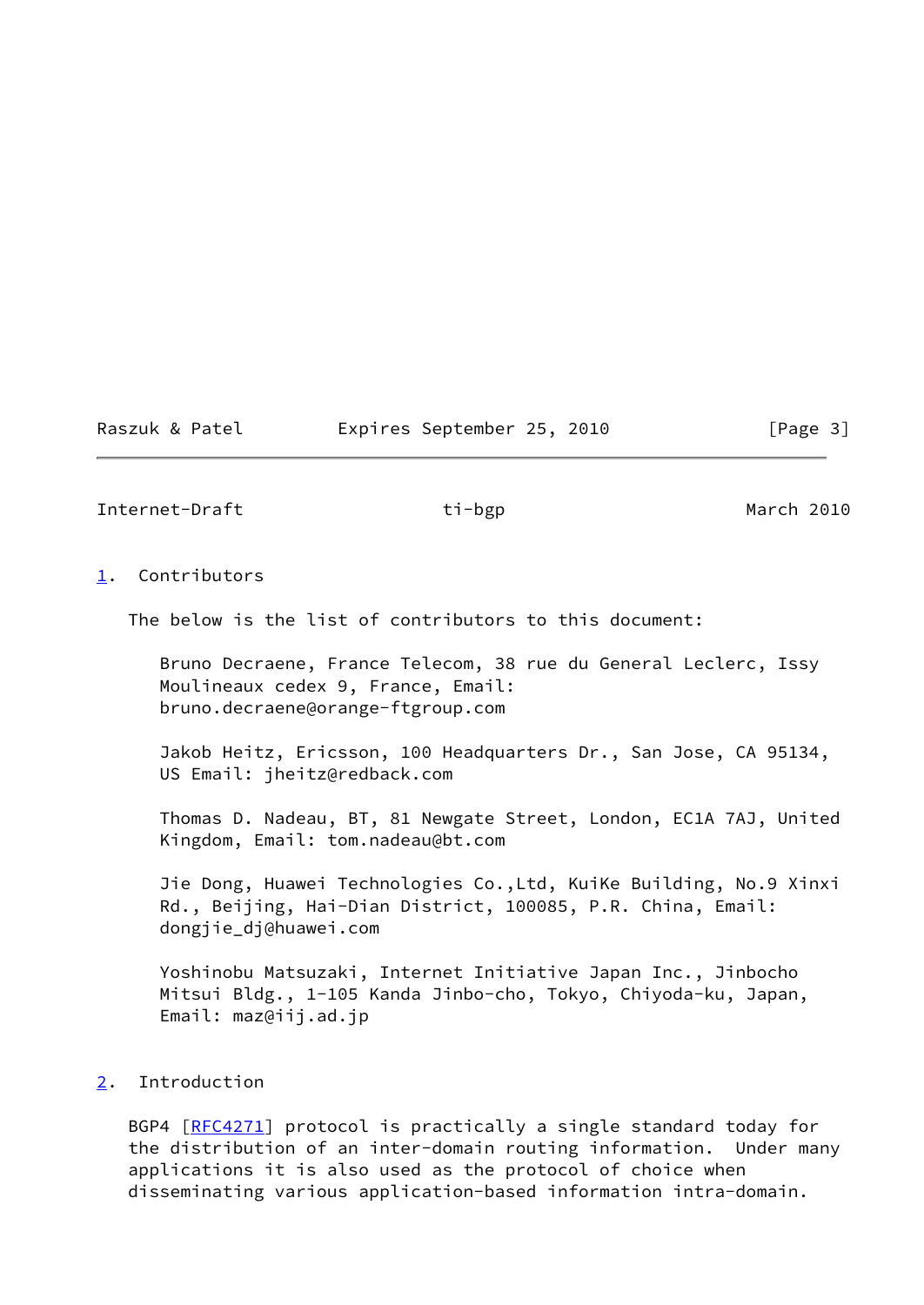It's popularity and it's wide use has been effectively provided by it's extensibility, reliable transport, session protection as well as built in loop prevention mechanisms.

 It has been observed in both intra-domain as well as inter-domain applications that reliable information distribution is an extremely desired tool for many applications. The introduction of Multiprotocol extensions to BGP [\[RFC4760](https://datatracker.ietf.org/doc/pdf/rfc4760)] made it appealing for new kinds of information to be carried over BGP4.

While these extensions have proven to be useful, they however have increased the load of information as well as the type of information that BGP was originally envisioned to carry.

 This draft proposes BGP to divide information into two broad categories: Internet routing critical and non Internet routing critical. The latter would also include information carried by BGP which is not related directly to routing. For the purpose of this document we will refer to the latter case as second BGP instance.

| Raszuk & Patel | Expires September 25, 2010 | [Page 4] |
|----------------|----------------------------|----------|
|                |                            |          |

<span id="page-4-0"></span>Internet-Draft **ti-bgp** ti-bgp March 2010

 This draft proposes that the current BGP infrastructure will continue to be used to disseminate Internet routing related information while non Internet routing information or private routing data are recommended to be carried by independent transport instance BGP.

 For all currently defined and deployed AFI/SAFIs the mapping on which plane of BGP (routing or transport) such information may be carried is left to the choice of the implementation flexibility and the operator's decision. For all subsequent new AFI/SAFIs it is RECOMMENDED that implementations would have them supported on both instances and that authors of new specifications provide a guidance on which BGP plane they should be carried. It is expected that both instances while running independently from each other will be executed from the same bgp code base.

 Authors would like to also observe that the idea of separation routing from non routing related information to be carried over routing protocol is not only limited to BGP. As example one could notice proposed OSPF Transport Instance document [\[I-D.acee-ospf-transport-instance](#page-11-5)] where the idea of safely reusing reliable flooding has been recently proposed. We do admit that it has also been some form of inspiration for this proposal.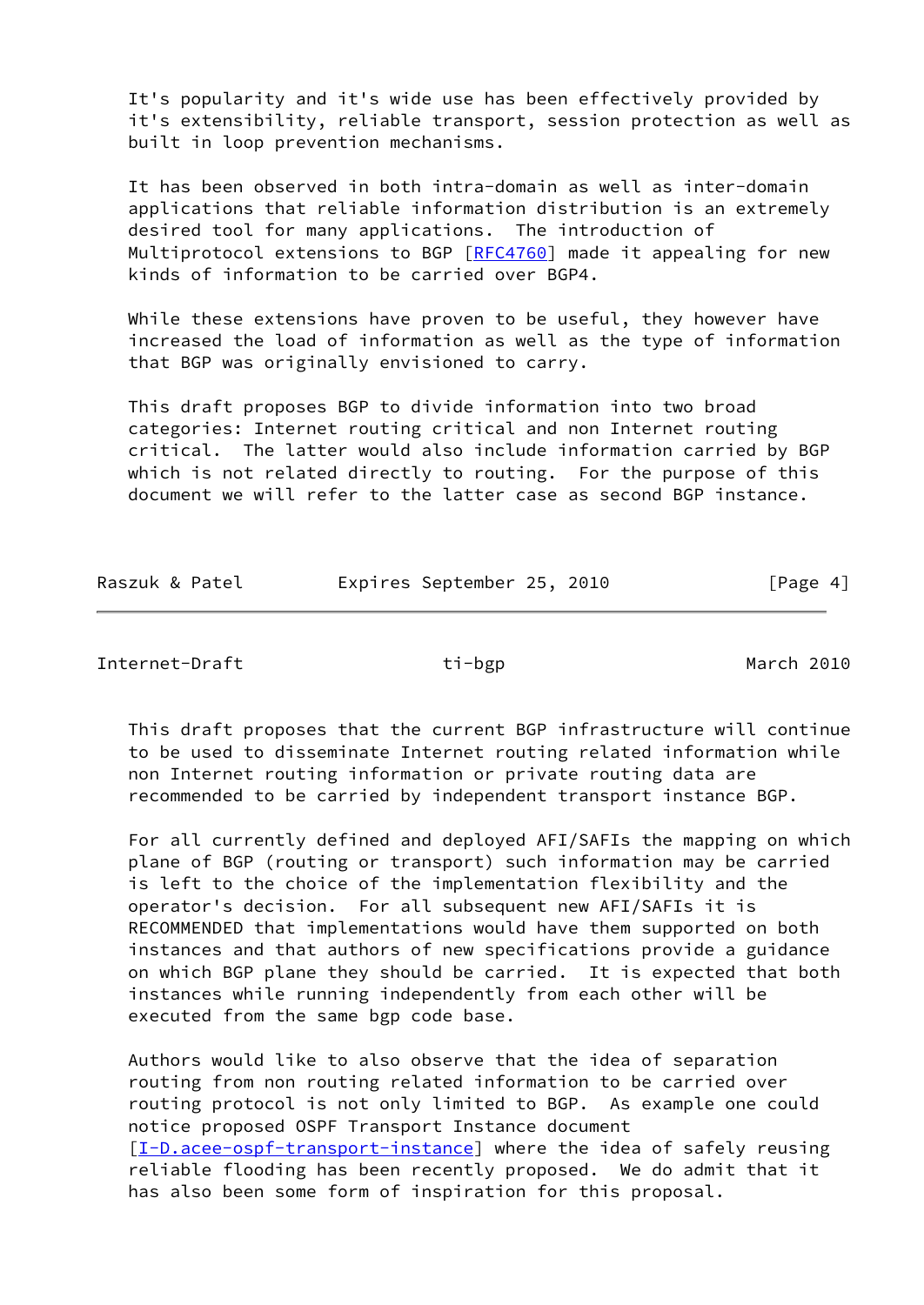Another point of view in favor of BGP instance separation is the aspect of service protection. One could see BGP process responsible for global routing due to it's global nature much more exposed to control plane errors and attacks then potentially private only BGP instance contained to one or few ASes, possibly under common administration. In the same way one could also observe that by fully separating global Internet BGP from any local BGP based services the Internet itself can be fully isolated from any issues caused by local service provider's services.

#### <span id="page-5-0"></span>[3](#page-5-0). Today's operation

In today's networks BGP4 operates per BGP specification [\[RFC4271](https://datatracker.ietf.org/doc/pdf/rfc4271)]. This model of operation has proven to have number of disadvantages when it comes to concurrent support of multiple applications when amount of transported number of entries is already non trivial, when is not bounded by application architecture and when it is continuously growing.

 There are many examples where major router vendors recommend to separate route reflectors into disjoined clusters so Internet routes are not affected by L3VPN routes and vice-versa. To put things into right perspective one needs to observe that local per box scaling numbers have already reached millions of VPN routes. Such scaling

| Raszuk & Patel | Expires September 25, 2010 |  | [Page 5] |  |
|----------------|----------------------------|--|----------|--|
|                |                            |  |          |  |

<span id="page-5-2"></span>Internet-Draft **ti-bgp** ti-bgp March 2010

 provides real challenge for CPU as well as addressable memory space in 32-bit operating systems when all of such applications use single instance of BGP.

 Another common complain is that by default all address families are carried today over single TCP session and any major protocol error or local system failure may results in full BGP instance reset affecting all applications carried between such pair of BGP speakers.

# <span id="page-5-1"></span>[4](#page-5-1). Related work

 To address the session separation without forcing users to manually bound each session or group of session to a different BGP peering address Multisession BGP [\[I-D.scudder-bgp-multisession](#page-12-1)] solution has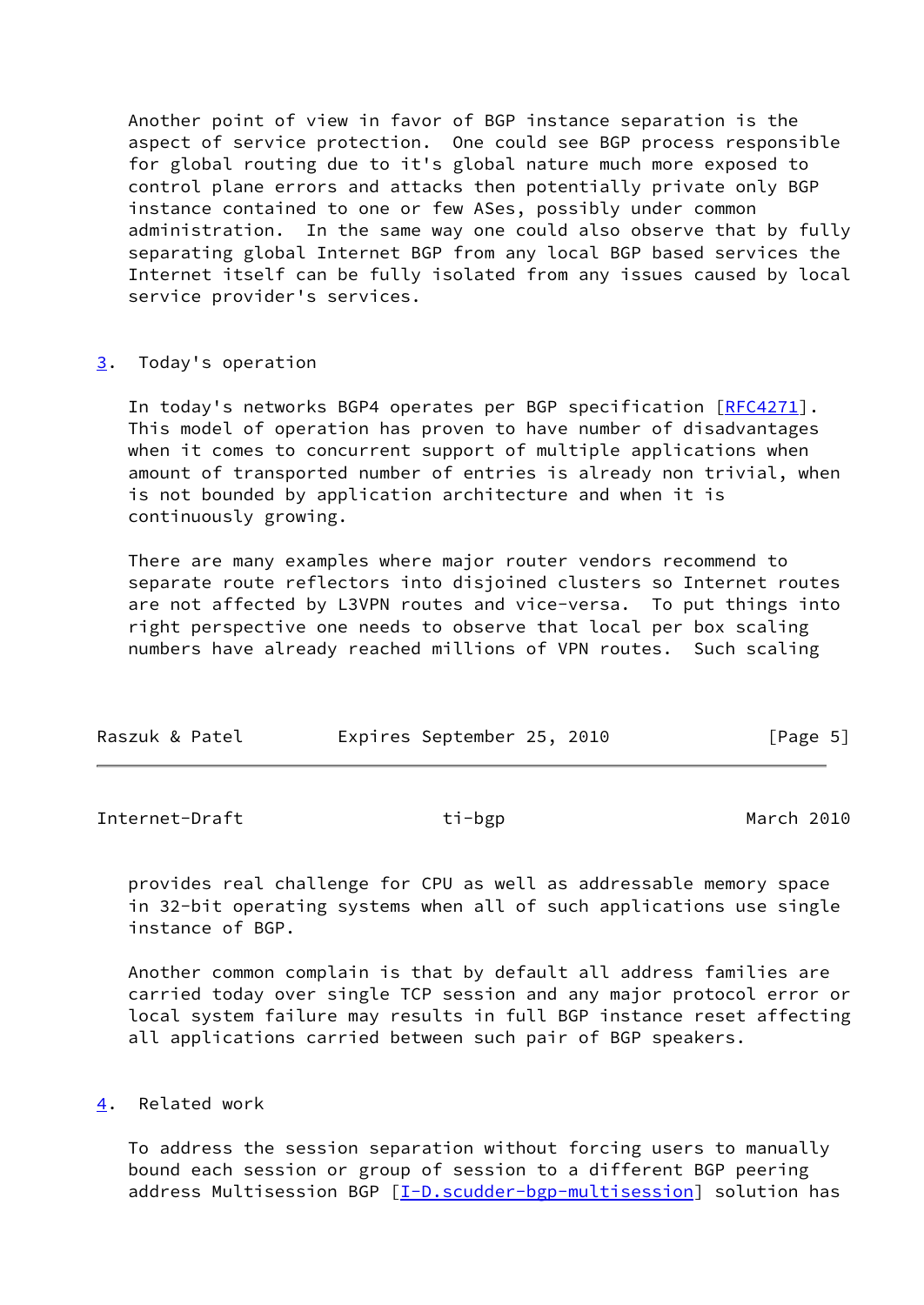been proposed. It is our opinion that Multisession BGP is an excellent tool to automatically bound selected group of applications to different TCP BGP sessions. But this is only limited to session separation.

 All BGP OPEN messages would still end up going to the same BGP TCP port number 179. Furthermore, all the incoming sessions are handled by the same BGP process. Even in distributed BGP systems today single speaker is still tasked to handle all address families exchanged with a set of peers it is serving.

 Multisession is an excellent way to easily separate different address families and bound them to different TCP sessions within each BGP instance. Such separation would be done at the micro level (session level) while separation of BGP instances could be seen as macro level division (BGP process/thread, memory space, internal queuing and buffering etc ...).

#### <span id="page-6-0"></span>[5](#page-6-0). Transport Instance Proposal

 In order to minimize impact between different classes of applications carried today or to be carried by BGP in the future to those of critical nature for Internet connectivity, this draft proposes to run two separate instances of BGP one for each of them.

 The separation of concurrent, but not necessarily congruent BGP instances will be complete. It will include both the router side and network side.

| Raszuk & Patel | Expires September 25, 2010 | [Page 6] |
|----------------|----------------------------|----------|

<span id="page-6-2"></span>Internet-Draft **ti-bgp** ti-bgp March 2010

#### <span id="page-6-1"></span>[5.1](#page-6-1). Router's resource separation

 There are many ways in modern router's operating systems to separate threads or processes running under single operating system from each other.

 We will leave the details to the implementation, but it is assumed that any implementation which complies with this document will allow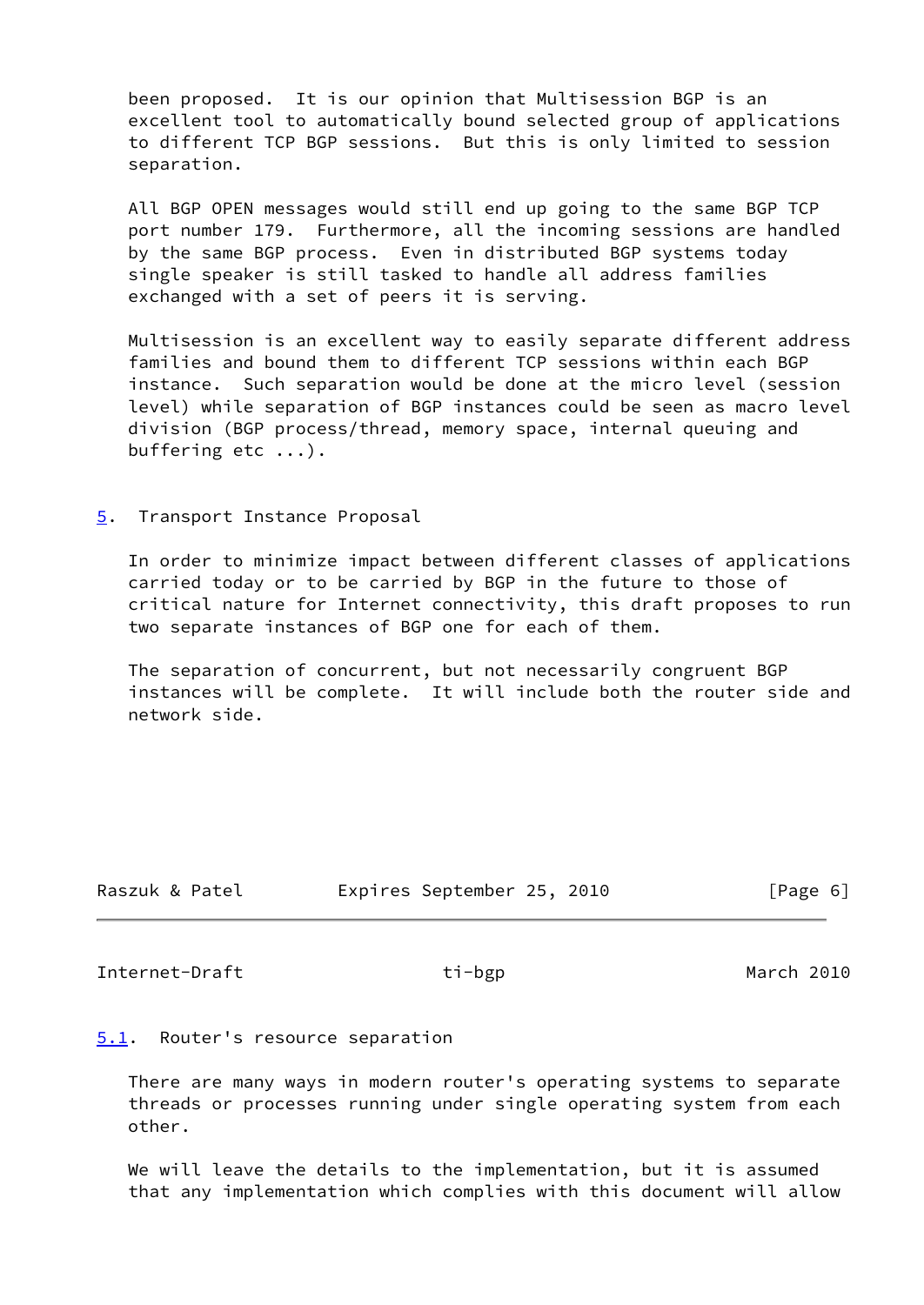to differentiate the amount of control plane CPU processing time allowed for specific BGP instance in it's scheduler's prioritization. It is recommended that prioritization of one instance over another in terms of CPU processing will be left to the local operator's decision. The proposed separation may also very much allow to run each BGP instance on separate core of multi core CPU or different RP where applicable.

 It is also observed that such instance isolation will allow to use memory separation as well as different LC/RP communication channels/ queues resulting in even greater instance isolation and minimizing any potential impact between one another.

#### <span id="page-7-0"></span>[5.2](#page-7-0). Protocol changes

 The proposed here Transport Instance BGP does not require any changes to BGP4 protocol mechanism, state machine, error handling or operation. The exact same procedures and semantics apply in the same way for routing instance as well as transport instance BGP. The operational advantage in the instance separation is the ability to apply different Hold Time interval in each instance fitting to the operator's needs.

 The only protocol change proposed in this document is the new TCP port number Transport Instance BGP will be waiting on for BGP OPEN Messages. Such new port number is to be allocated by IANA.

# <span id="page-7-1"></span>[5.3](#page-7-1). AFI/SAFI numbering

With the introduction of MP-BGP extension to BGP [\[RFC4760](https://datatracker.ietf.org/doc/pdf/rfc4760)] protocol has been enhanced with the ability to carry different sets of information each separated by it's own AFI/SAFI value as listed in IANA's Subsequent Address Family Identifiers (SAFI) registry.

 For Transport Instance BGP authors decided not to create a new IANA registry which would specify new SAFI pool. Instead we recommend that single AFI/SAFI pool to be used by both BGP instances.

 The main motivation for this choice is to prevent any confusion on which SAFIs are allowed to be transported over which BGP instance as

| Raszuk & Patel |  | Expires September 25, 2010 |  |  | [Page 7] |
|----------------|--|----------------------------|--|--|----------|
|----------------|--|----------------------------|--|--|----------|

<span id="page-7-2"></span>Internet-Draft **ti-bgp** ti-bgp March 2010

well as to allow for customer configuration choice based on the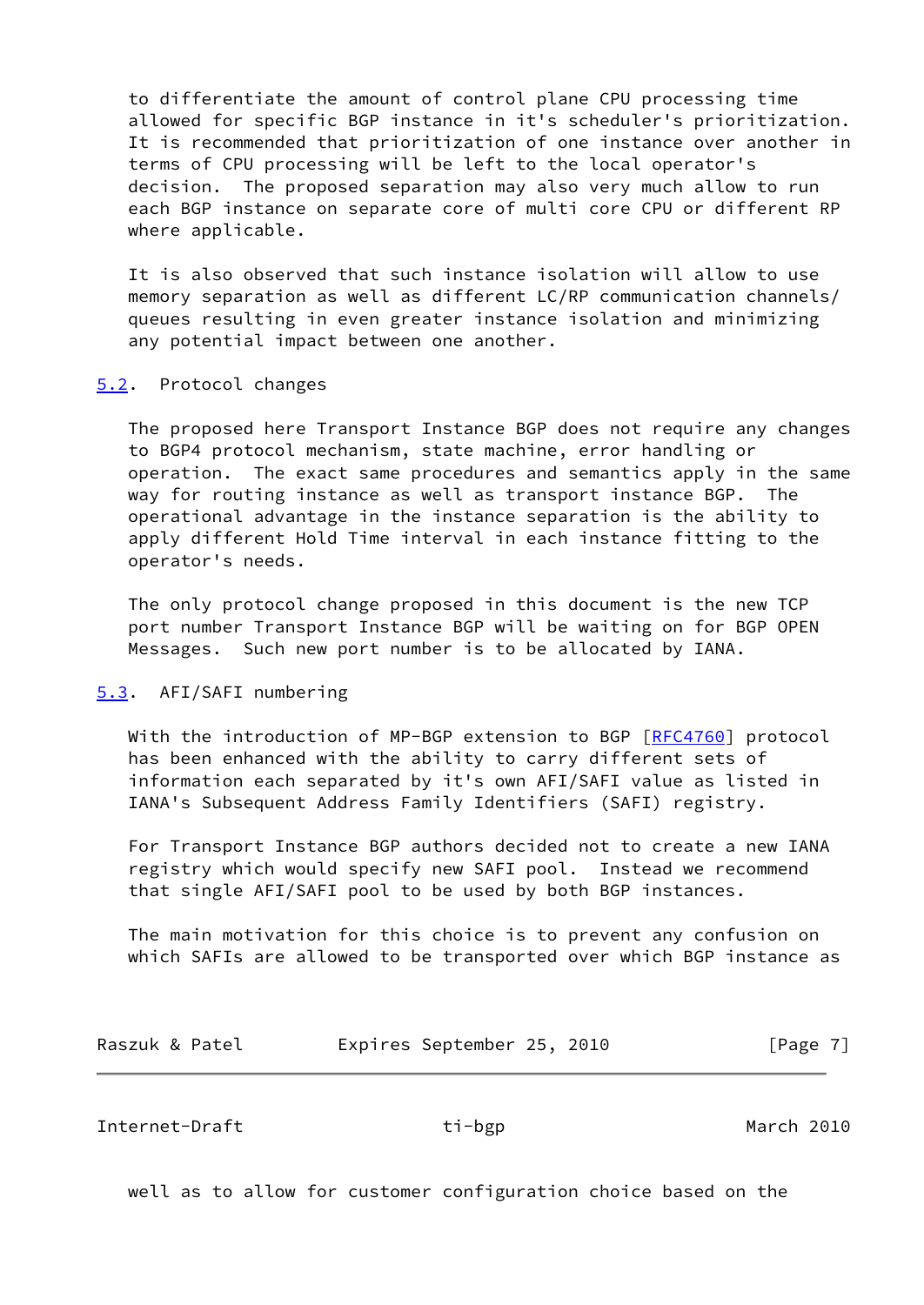actual network needs and amount of information carried in each address family.

 Another valid reason for single SAFI pool and no SAFI bonding to any particular BGP instance is the easy migration requirement from one instance to the other in smooth and not service impacting fashion. In order to perform such migration between instances operator will be free to run during a migration window given address family on both instances and when the target instance already populates the application database with the data terminate the originally deployed distribution of such information. Such process is bi-directional ie. rollback can be also supported gracefully.

#### <span id="page-8-0"></span>[5.4](#page-8-0). BGP Identifier & BGP peering address

 When running both independent instances on the same platform question arises on the recommended choice for BGP Identifier [\[I-D.ietf-idr-bgp-identifier](#page-12-2)] as well as BGP peering address to be used.

 It needs to be observed that since via different BGP OPEN TCP port number and then different session ports if only implementation allows there is no requirement this specification would enforce to make any of those different between both instances.

 Never the less this draft would like to encourage that such freedom of choice is given to the network administrator and that any dual instance BGP implementation should accommodate it.

 Another advantage of sharing the same peering address of BGP sessions between instances is that in the event of operator's choice to use fast failure detection tools like BFD [[I-D.ietf-bfd-base\]](#page-12-3) the same event can be passed to both instances without any additional need to run two parallel and independent BFD sessions.

# <span id="page-8-1"></span>[5.5](#page-8-1). IP Precedence

 On the network side all today's BGP messages are send with IP precedence value of Internetwork Control of 110000, which is used for high-priority routing traffic.

 Transport Instance BGP SHOULD use as default the same IP precedence, but implementations MAY allow configuring a different one to reflect the real purpose of the new BGP instance.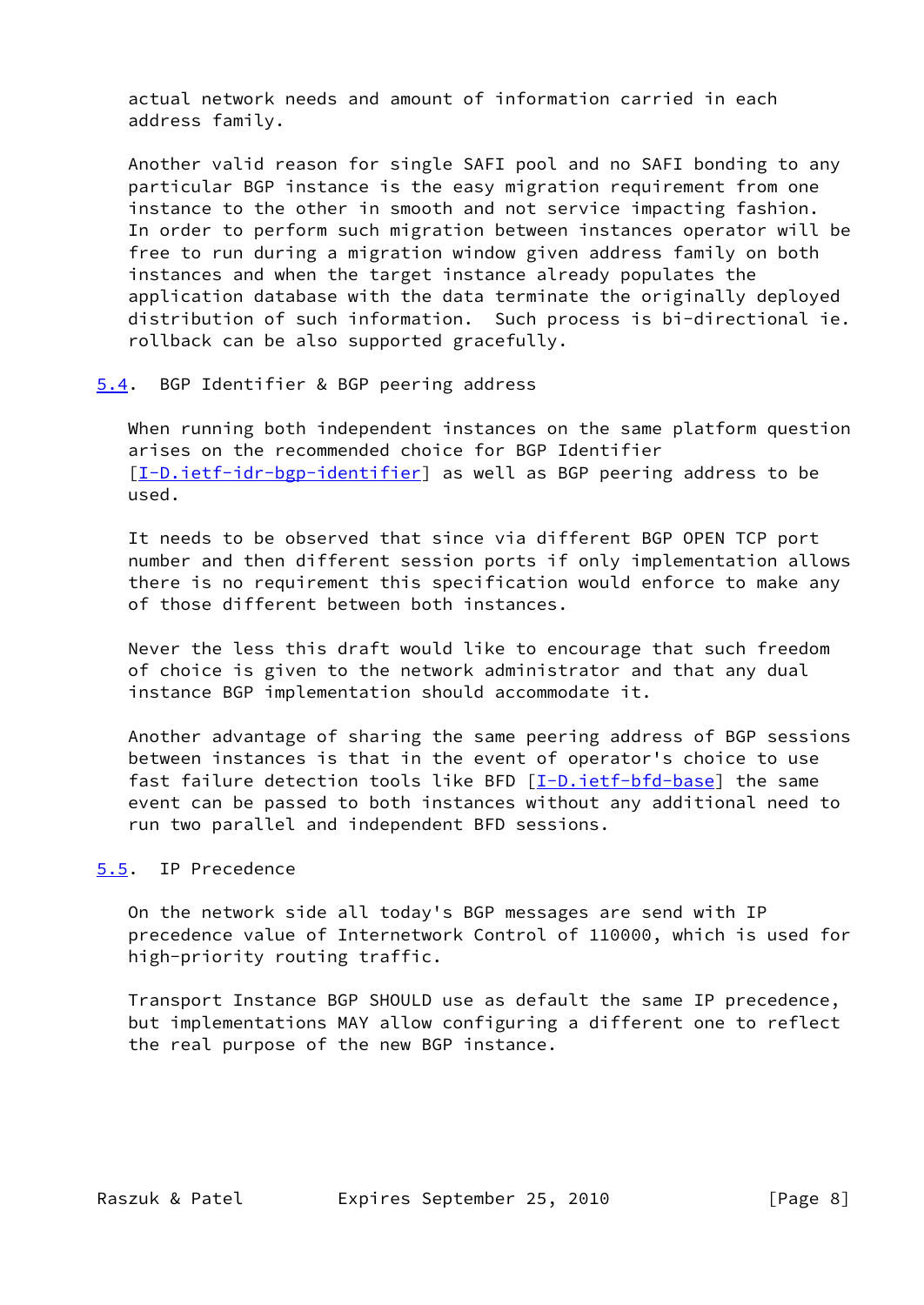<span id="page-9-1"></span><span id="page-9-0"></span>[6](#page-9-0). Summary of benefits

 Below is a combined list of main benefits provided by Transport Instance BGP:

 Mutual isolation and independence from protocol or process failures caused by any instance.

 Independence in: CPU usage, memory space and internal router buffering.

 Different port for BGP OPEN messages allowing the same BGP router\_id or peering address sharing between instances.

 Different and fully isolated TCP sessions between instances. Each instance may still benefit from multisessions BGP proposal within each instance.

 Possibility of different IP precedence BGP message marking for more fair and accurate PHB treatment.

 Open platform for carrying non Internet routing information or easy migration path with minimized risk to current BGP infrastructure in new emerging Internet architecture's hierarchical model.

 The technique here is quite general. If, in the future, it is found that there is a clearly definable need for yet more separate transports, additional RFCs can be written defining the applicability and the TCP/SCTP port number to be used.

# <span id="page-9-2"></span>[7](#page-9-2). Applications

 As examples one may notice that carrying router names for easy operational enhancement, carrying free form ADVISORY [\[I-D.scholl-idr-advisory](#page-12-4)] Messages or adding flexibility to auto discover IBGP peers [\[I-D.raszuk-idr-ibgp-auto-mesh](#page-12-5)] fit nicely into Transport Instance BGP.

 Another group of potential candidates for Transport Instance BGP could be any type of auto discovery mechanism for other applications. For example: L2VPN/VPLS or MVPN Auto Discovery [\[I-D.ietf-l3vpn-2547bis-mcast](#page-12-6)] are possible candidates.

Along the same lines a service provider may also choose to use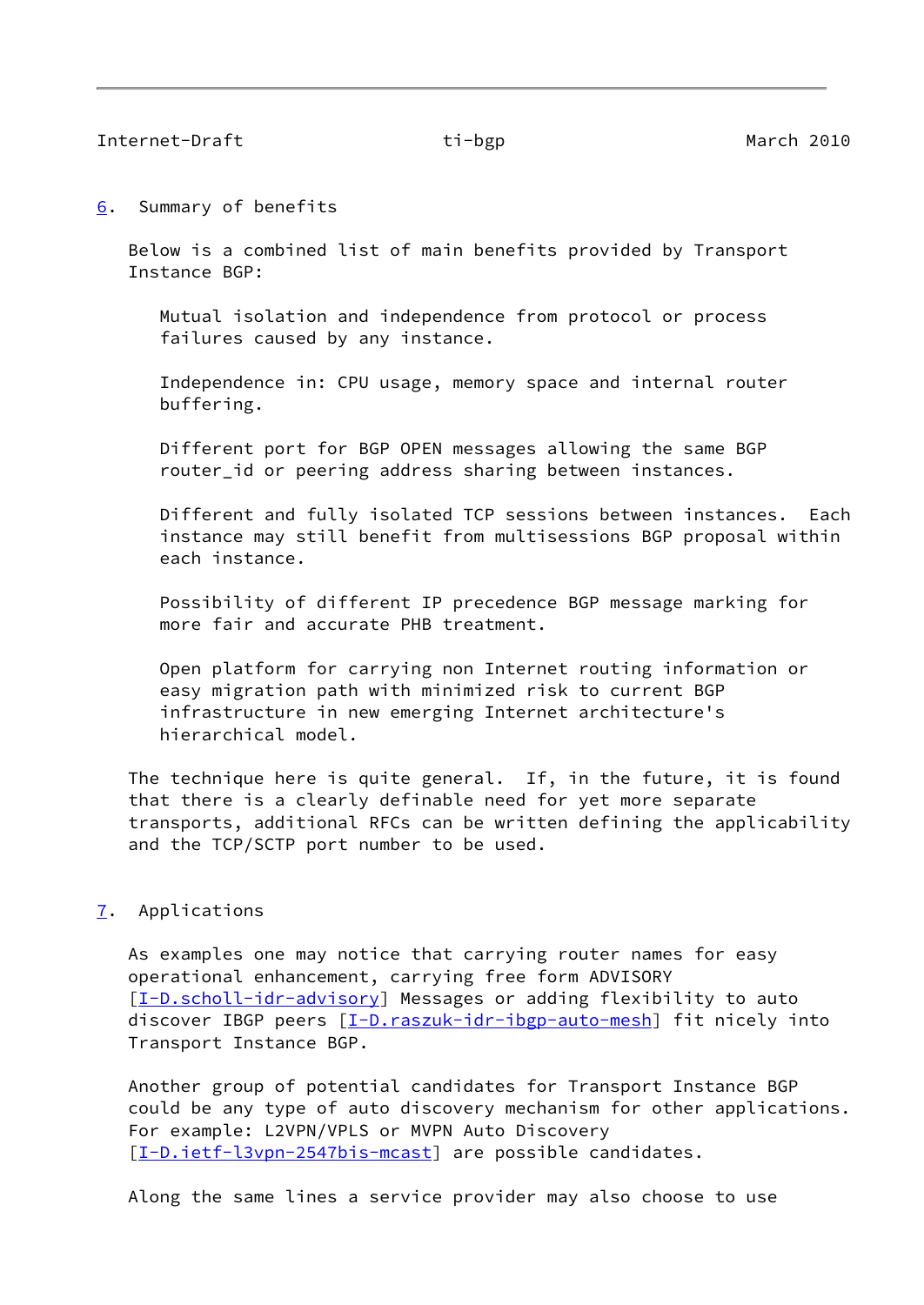Transport Instance BGP to distribute information about L3VPN route targets as described in [RFC4684](https://datatracker.ietf.org/doc/pdf/rfc4684) [\[RFC4684](https://datatracker.ietf.org/doc/pdf/rfc4684)].

| Raszuk & Patel | Expires September 25, 2010 |  | [Page 9] |
|----------------|----------------------------|--|----------|
|----------------|----------------------------|--|----------|

<span id="page-10-1"></span>Internet-Draft **ti-bgp** ti-bgp March 2010

 Another class of applications perfectly fitting the separate BGP instance model for it's global information distribution authors foresee a mapping plane of identifiers to locators in the new evolving internet architecture. As example LISP-ALT [\[I-D.fuller-lisp-alt](#page-12-7)] or APT [\[I-D.jen-apt](#page-12-8)] are already calling to use BGP as a mapping plane protocol to simplify initial deployment. While it is foreseen that in the future those may migrate to better distribution schemes for example LISP-DHT to get enough of initial traction and momentum a Transport Instance BGP seems like a very good match to the mapping plane requirements.

 One may observe that Service Providers may choose to deploy a new instance of BGP to carry their critical services (example L3VPNs) over it for full isolation from Internet BGP. In such application they will be able to prioritize such instance according to their internal policy and offered services prioritization.

 Last, but not least to recommend to be enabled on transport instance BGP is [RFC5512](https://datatracker.ietf.org/doc/pdf/rfc5512) [\[RFC5512](https://datatracker.ietf.org/doc/pdf/rfc5512)] BGP Encapsulation SAFI and BGP Tunnel Encapsulation Attribute.

<span id="page-10-0"></span>[8](#page-10-0). Security considerations

 Transport Instance BGP proposed in this document does not introduce any new security concerns as compared to base BGP4 specification [\[RFC4271](https://datatracker.ietf.org/doc/pdf/rfc4271)]. Also all security work applicable to base routing instance BGP does also apply as is to transport instance BGP.

# <span id="page-10-2"></span>[9](#page-10-2). IANA Considerations

 The new TCP port number for Transport Instance BGP are to be allocated by IANA from WELL KNOWN PORT NUMBERS registry.

bgp-ti xxx/tcp BGP Transport Instance

 While routing instance BGP has also been allocated UDP port 179 authors see no particular reason for UDP port allocation for BGP.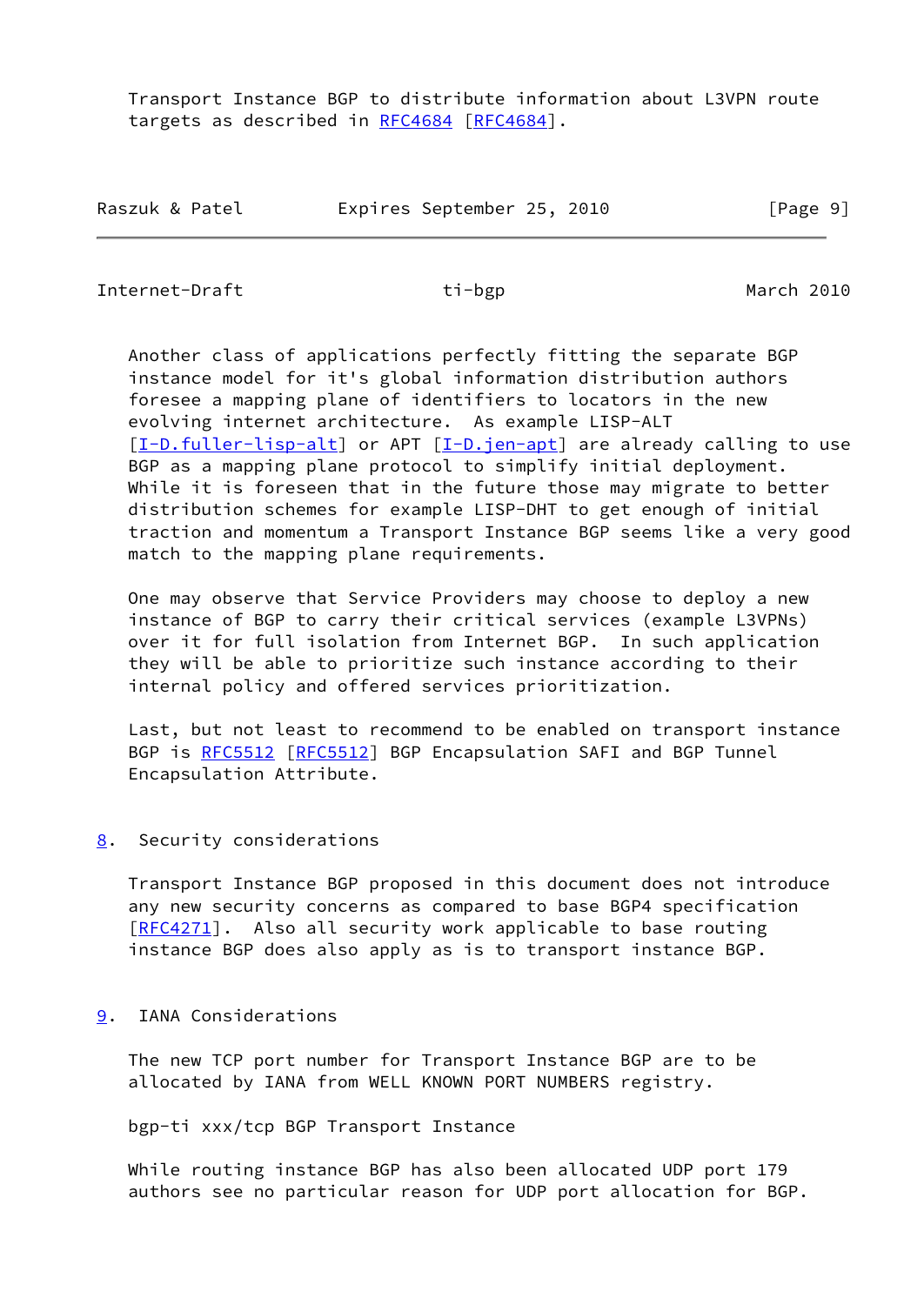The new SCTP port number for Transport Instance BGP are to be allocated by IANA from WELL KNOWN PORT NUMBERS registry.

bgp-ti xxx/sctp BGP Transport Instance

 Specification to use BGP over SCTP can be found here [\[I-D.zhiyfang-fecai-bgp-over-sctp](#page-13-0)]

| Raszuk & Patel | Expires September 25, 2010 |  | [Page 10] |  |
|----------------|----------------------------|--|-----------|--|
|                |                            |  |           |  |

<span id="page-11-1"></span>Internet-Draft **ti-bgp** ti-bgp March 2010

<span id="page-11-0"></span>[10.](#page-11-0) Acknowledgments

 The authors would like to thank Randy Bush, Tom Scholl and Joel Halpern for their valuable comments.

- <span id="page-11-2"></span>[11.](#page-11-2) References
- <span id="page-11-3"></span>[11.1](#page-11-3). Normative References
	- [RFC2119] Bradner, S., "Key words for use in RFCs to Indicate Requirement Levels", [BCP 14](https://datatracker.ietf.org/doc/pdf/bcp14), [RFC 2119](https://datatracker.ietf.org/doc/pdf/rfc2119), March 1997.
	- [RFC4271] Rekhter, Y., Li, T., and S. Hares, "A Border Gateway Protocol 4 (BGP-4)", [RFC 4271](https://datatracker.ietf.org/doc/pdf/rfc4271), January 2006.
	- [RFC4760] Bates, T., Chandra, R., Katz, D., and Y. Rekhter, "Multiprotocol Extensions for BGP-4", [RFC 4760](https://datatracker.ietf.org/doc/pdf/rfc4760), January 2007.
	- [RFC5226] Narten, T. and H. Alvestrand, "Guidelines for Writing an IANA Considerations Section in RFCs", [BCP 26](https://datatracker.ietf.org/doc/pdf/bcp26), [RFC 5226](https://datatracker.ietf.org/doc/pdf/rfc5226), May 2008.
- <span id="page-11-4"></span>[11.2](#page-11-4). Informative References

<span id="page-11-5"></span> [I-D.acee-ospf-transport-instance] Lindem, A., Roy, A., and S. Mirtorabi, "OSPF Transport Instance Extensions", [draft-acee-ospf-transport-instance-03](https://datatracker.ietf.org/doc/pdf/draft-acee-ospf-transport-instance-03) (work in progress), February 2009.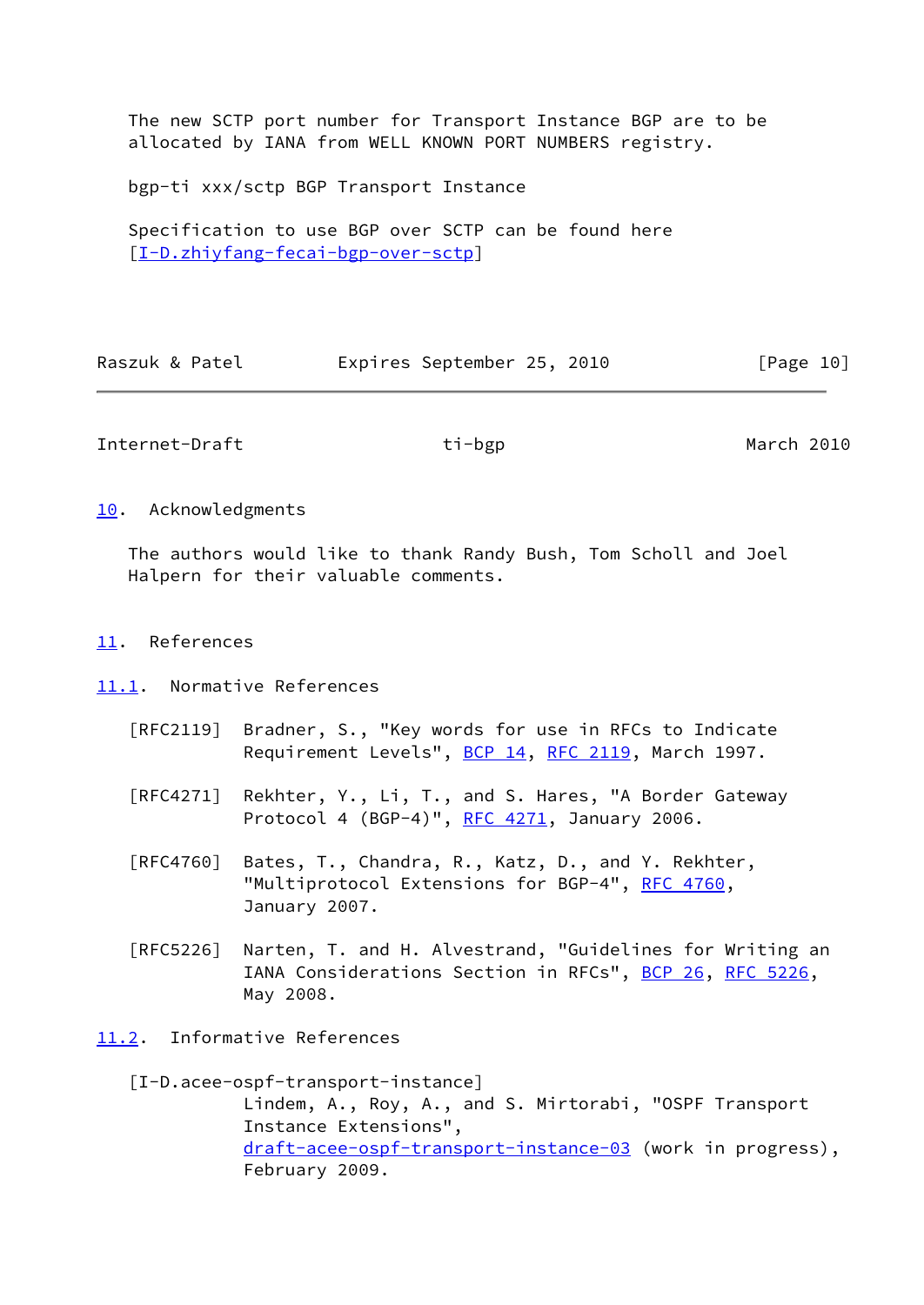<span id="page-12-7"></span><span id="page-12-3"></span> [I-D.fuller-lisp-alt] Farinacci, D., Fuller, V., Meyer, D., and D. Lewis, "LISP Alternative Topology (LISP+ALT)", [draft-fuller-lisp-alt-05](https://datatracker.ietf.org/doc/pdf/draft-fuller-lisp-alt-05) (work in progress), February 2009. [I-D.ietf-bfd-base] Katz, D. and D. Ward, "Bidirectional Forwarding Detection", [draft-ietf-bfd-base-11](https://datatracker.ietf.org/doc/pdf/draft-ietf-bfd-base-11) (work in progress), January 2010. [I-D.ietf-idr-bgp-identifier]

<span id="page-12-2"></span> Chen, E. and J. Yuan, "AS-wide Unique BGP Identifier for BGP-4", [draft-ietf-idr-bgp-identifier-11](https://datatracker.ietf.org/doc/pdf/draft-ietf-idr-bgp-identifier-11) (work in progress), February 2010.

<span id="page-12-6"></span>[I-D.ietf-l3vpn-2547bis-mcast]

| Raszuk & Patel | Expires September 25, 2010 |  | [Page 11] |
|----------------|----------------------------|--|-----------|
|                |                            |  |           |

<span id="page-12-0"></span>Internet-Draft **ti-bgp** ti-bgp March 2010

 Aggarwal, R., Bandi, S., Cai, Y., Morin, T., Rekhter, Y., Rosen, E., Wijnands, I., and S. Yasukawa, "Multicast in MPLS/BGP IP VPNs", [draft-ietf-l3vpn-2547bis-mcast-10](https://datatracker.ietf.org/doc/pdf/draft-ietf-l3vpn-2547bis-mcast-10) (work in progress), January 2010.

<span id="page-12-8"></span>[I-D.jen-apt]

 Jen, D., Meisel, M., Massey, D., Wang, L., Zhang, B., and L. Zhang, "APT: A Practical Transit Mapping Service", [draft-jen-apt-01](https://datatracker.ietf.org/doc/pdf/draft-jen-apt-01) (work in progress), November 2007.

<span id="page-12-5"></span>[I-D.raszuk-idr-ibgp-auto-mesh]

 Raszuk, R., "IBGP Auto Mesh", [draft-raszuk-idr-ibgp-auto-mesh-00](https://datatracker.ietf.org/doc/pdf/draft-raszuk-idr-ibgp-auto-mesh-00) (work in progress), June 2003.

<span id="page-12-4"></span>[I-D.scholl-idr-advisory]

 Scholl, T. and J. Scudder, "BGP Advisory Message", [draft-scholl-idr-advisory-00](https://datatracker.ietf.org/doc/pdf/draft-scholl-idr-advisory-00) (work in progress), March 2009.

<span id="page-12-1"></span>[I-D.scudder-bgp-multisession]

 Scudder, J. and C. Appanna, "Multisession BGP", [draft-scudder-bgp-multisession-00](https://datatracker.ietf.org/doc/pdf/draft-scudder-bgp-multisession-00) (work in progress), November 2003.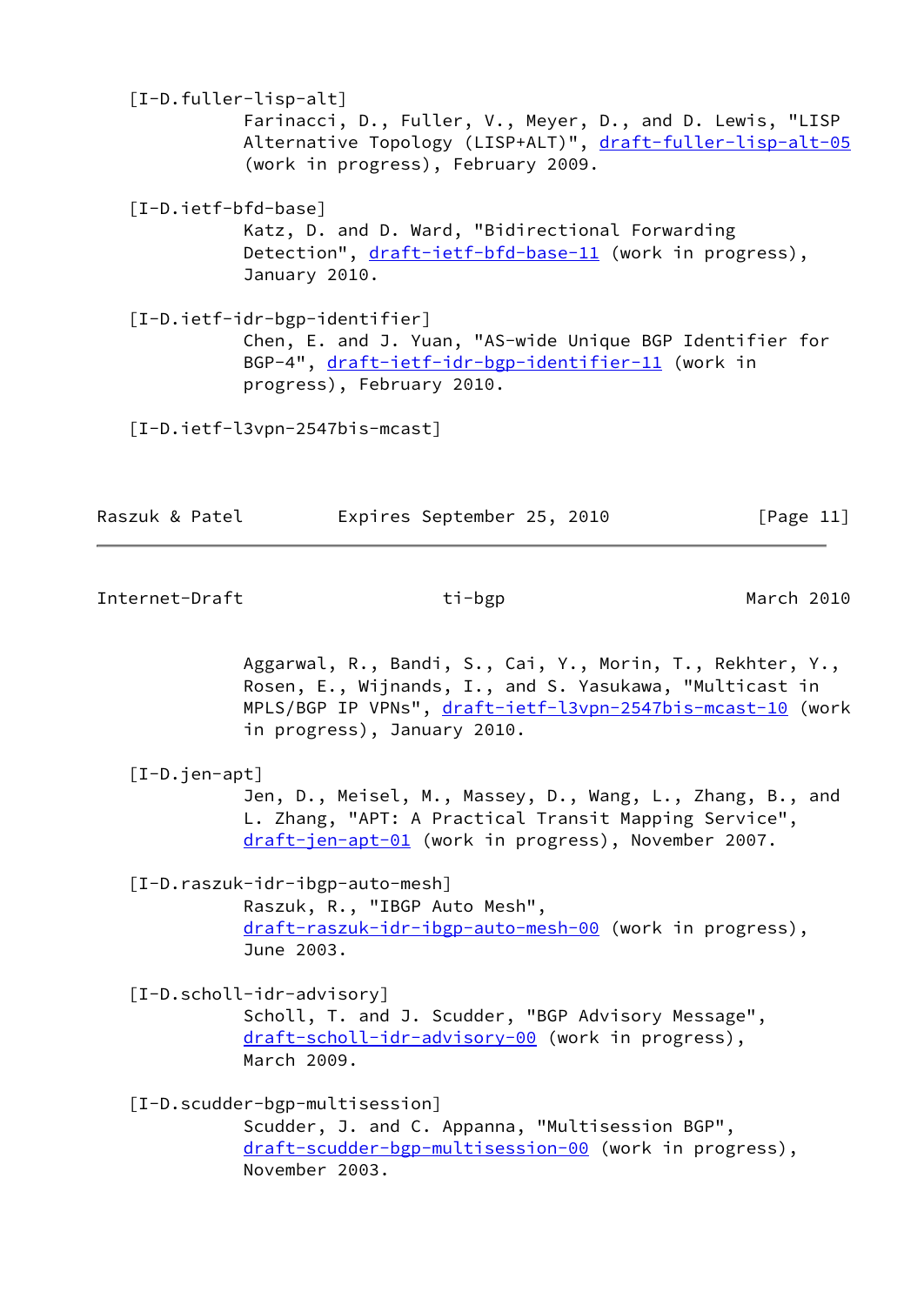<span id="page-13-0"></span>[I-D.zhiyfang-fecai-bgp-over-sctp]

 Fang, K. and F. Cai, "BGP-4 message transport over SCTP", [draft-zhiyfang-fecai-bgp-over-sctp-00](https://datatracker.ietf.org/doc/pdf/draft-zhiyfang-fecai-bgp-over-sctp-00) (work in progress), May 2009.

- [RFC4684] Marques, P., Bonica, R., Fang, L., Martini, L., Raszuk, R., Patel, K., and J. Guichard, "Constrained Route Distribution for Border Gateway Protocol/MultiProtocol Label Switching (BGP/MPLS) Internet Protocol (IP) Virtual Private Networks (VPNs)", [RFC 4684](https://datatracker.ietf.org/doc/pdf/rfc4684), November 2006.
- [RFC5512] Mohapatra, P. and E. Rosen, "The BGP Encapsulation Subsequent Address Family Identifier (SAFI) and the BGP Tunnel Encapsulation Attribute", [RFC 5512,](https://datatracker.ietf.org/doc/pdf/rfc5512) April 2009.

Raszuk & Patel **Expires September 25, 2010** [Page 12]

Internet-Draft **ti-bgp** ti-bgp March 2010

Authors' Addresses

 Robert Raszuk (editor) Cisco Systems 170 West Tasman Drive San Jose, CA 95134 US

Email: raszuk@cisco.com

 Keyur Patel (editor) Cisco Systems 170 West Tasman Drive San Jose, CA 95134 US

Email: keyupate@cisco.com